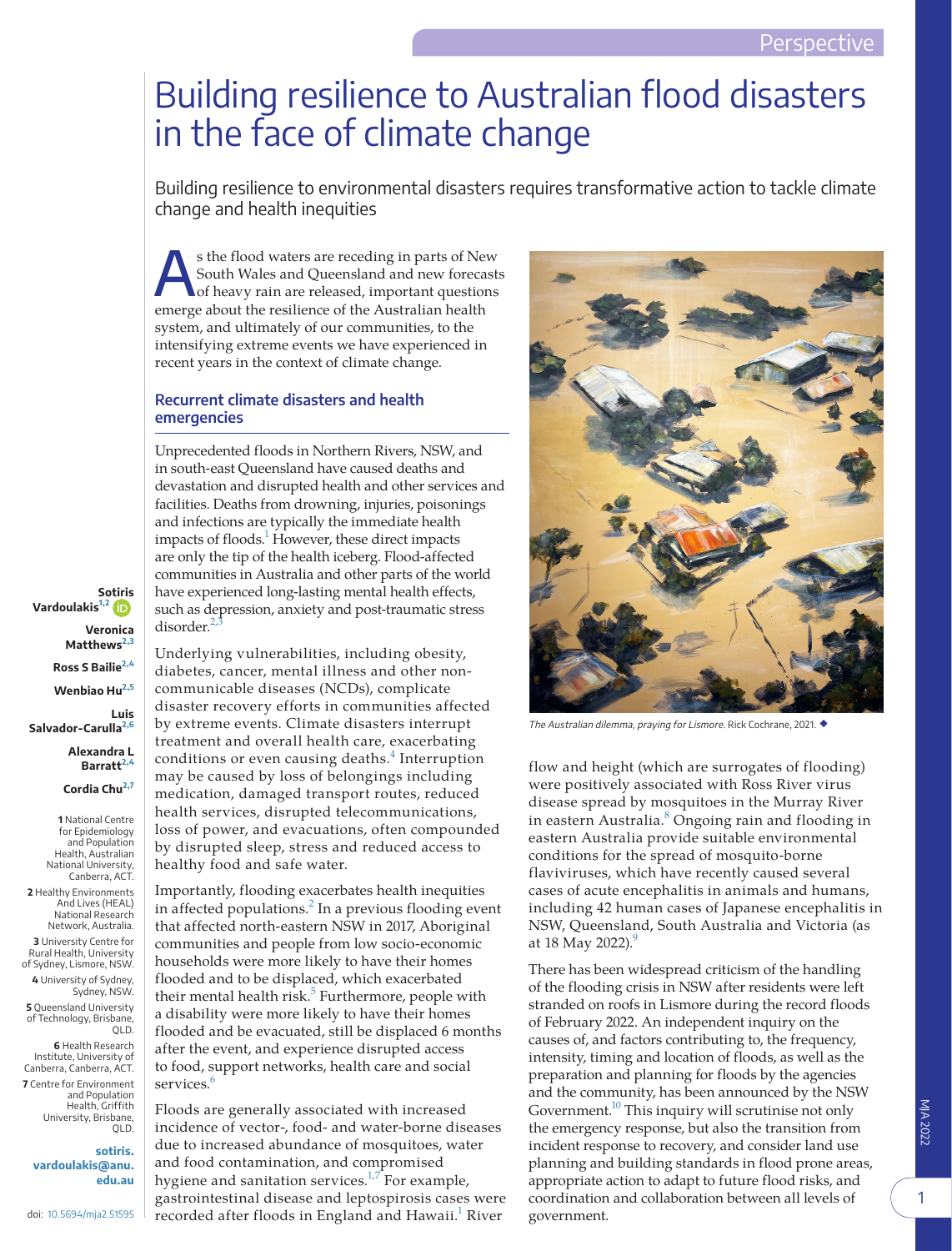## **Building resilience to converging health and climate crises**

Heavy rainfall, river floods, extreme heat and fire weather events are all projected to increase throughout Australia[.11,12](#page-3-6) Although we cannot fully attribute single weather events to climate change, extreme events such as the recent floods in NSW and Queensland, or the devastating 2020 Black Summer bushfires in eastern Australia, are projected to increase in frequency, intensity and duration for global warming scenarios from 1.5 $\mathrm{°C}$  to 4 $\mathrm{°C}$ .<sup>11</sup>

The recent report of the Intergovernmental Panel on Climate Change (IPCC) on impacts, adaptation and vulnerability $12$  identified the inability of institutions and governance systems to manage climate risks, such as those posed by floods, as a key risk for Australia. In this context of intensifying and more frequent extreme events, strengthening the long term resilience of health and social services and local communities to climate disasters becomes crucial. The IPCC report also highlighted the value of diverse knowledges including scientific, local and Indigenous knowledges in understanding and responding to climate risks.

The Sendai Framework for Disaster Risk Reduction 2015–2030 outlines four priorities for action to prevent new and reduce existing disaster risks:

- understanding disaster risk;
- strengthening disaster risk governance to manage disaster risk;
- investing in disaster reduction for resilience; and
- enhancing disaster preparedness for effective response and to "build back better" in recovery, rehabilitation and reconstruction.<sup>[13](#page-3-8)</sup>

Resilience is not only the ability to maintain essential function, identity and structure but also the capacity for transformation[.12](#page-3-7) Building back better should not be interpreted as just engineering interventions of rebuilding residential areas in floodplains or bushfire prone areas with stronger flood- and fireresistant structures, but as an opportunity for more fundamental structural changes in our health system, society and economy that will strengthen community cohesion and resilience. In Australia, effective long term disaster management and resilience across multiple sectors is strongly influenced by geography, and should be informed by meaningful engagement with rural health services and Aboriginal and Torres Strait Islander and other local communities in rural and urban areas.<sup>14</sup>

The coronavirus disease 2019 (COVID-19) pandemic and underlying NCDs present a challenge for disaster and health systems, especially when public health and health care infrastructure is inaccessible or damaged. People with cardiovascular and respiratory diseases, unstable diabetes, or renal and mental health diseases, and those who are undergoing cancer treatment are at greatest risk.<sup>15</sup>

Displacement and temporary relocation of families in crowded evacuation centres increase the risk of transmission of respiratory diseases, including COVID-19. Fundamental shifts in preparedness planning are required to ensure health, safety, and smooth operations during emergencies in the context of the COVID-19 pandemic.<sup>16</sup> This includes revising evacuation plans, shelter design and staffing, health care operations for evacuees, and public health messaging. Developing effective public health messaging for floods during the pandemic is critical and requires careful planning and familiarity with the needs and characteristics of the affected communities.<sup>16</sup>

The converging impacts of climate change, extreme events, COVID-19, NCDs, socio-economic inequities, population ageing and urban growth require an integrated whole-of-system response. This should focus on flood- and fire-resilient land-use planning that will reduce community exposure to climaterelated risks and systemic vulnerability in the long  $term<sup>17</sup>$  improved housing conditions for low socioeconomic households, agile and high value health care, strengthened public health surveillance and emergency warning systems, and a net-zero carbon economy.

In the broader health sector, transformative action should involve two key aspects:

- increasing the resilience of health and social care services through stronger focus on NCD prevention, particularly on mental health and wellbeing, as well as on improvements in the structural and operational resilience of health care infrastructure; and
- drastically reducing the carbon footprint of the health sector, which represents 7% of the national carbon emissions,<sup>18</sup> through reduction of wasteful clinical care (low value care), health care-related transport, water and energy consumption.<sup>19</sup>

The response of health professionals to COVID-19, catastrophic bushfires and floods over the past 2 years has been heroic, but it is not sustainable in the long run. Extreme events, pandemic fatigue, overstretched clinical services, spiralling demand for mental health services, and staff burnout could drive the health care workforce to collapse.<sup>[20](#page-3-15)</sup> Beyond the health system, the COVID-19 pandemic has altered the social capital (ie, community attachment, solidarity and social trust) and exposed health inequities in our communities.<sup>[21](#page-3-16)</sup>

Health practitioners have the opportunity to contribute their expertise to help reduce the health consequences of climate disasters across the prevention, preparedness, response and recovery phases of disaster management.<sup>22</sup> Disaster preparedness and recovery plans should be developed in partnership with disability organisations and community grassroots, including Aboriginal and Torres Strait Islander communities, to ensure that scientific knowledge is combined with local knowledge gained from experience and built from the ground up.<sup>2</sup>

Proactive adaptation through better planning in the built environment is essential. The initial focus on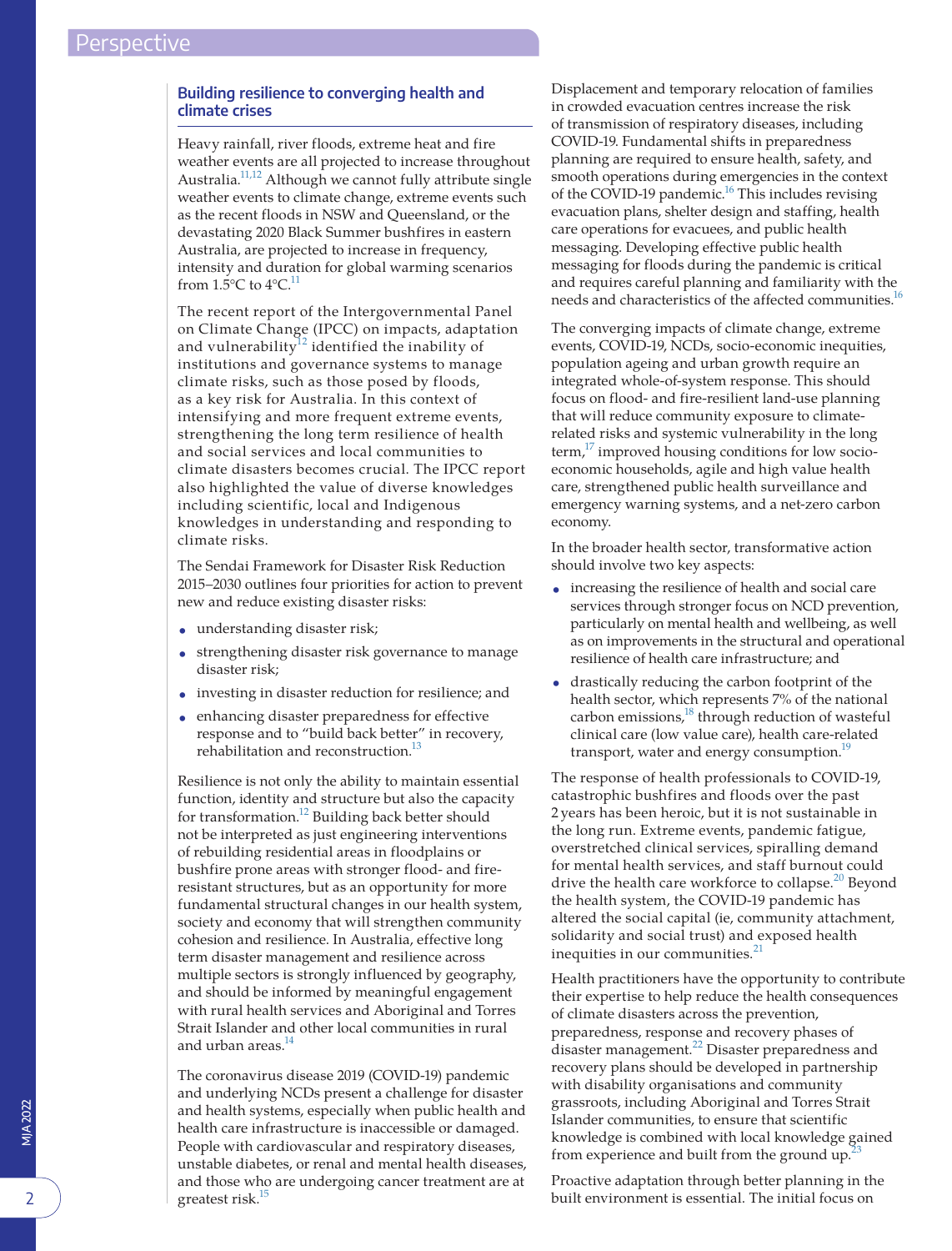<span id="page-2-2"></span>

recovery should shift towards long term planning of more resilient urban and rural infrastructure, housing, digital communications, and health and social services. In addition, effective prevention of infectious diseases outbreaks related to extreme weather events requires strengthened public health surveillance and integrated early warning systems.<sup>[24](#page-3-19)</sup> Similarly, early detection and treatment of mental health problems triggered or exacerbated by extreme events is essential to prevent impacts that could be prolonged over years.<sup>[2](#page-2-1)</sup>

Response and recovery efforts during and after climate disasters, such as the recent floods in NSW and Queensland are essential, but long term planning and public health prevention are equally or even more important in the face of converging health and climate crises. To build this urgently needed long term resilience ([Box](#page-2-2)), we call for:

- developing a coordinated cross-sectoral wholeof-system response (health, environment, landuse planning, social housing) to floods, strongly focusing on long term public health prevention and preparedness for more frequent and intense extreme events; this should incorporate meaningful community engagement, including Aboriginal and Torres Strait Islander, culturally and linguistically diverse, and socio-economically marginalised communities, to build social cohesion, reduce inequities and develop culturally appropriate risk communication strategies and person-centred adaptation plans;
- strengthening NCD prevention, including mental health and wellbeing services, particularly for rural and remote communities disproportionally affected by environmental change and extreme events;
- implementing a stronger environmental public health surveillance for infectious diseases and

NCDs, and climate-informed predictive models and early warning systems linked to emergency, public and mental health services;

- establishing a sustainable health unit (similar to Greener NHS in England<sup>25</sup>) that will help improve the health sector's resilience to climate and health emergencies, and monitor and reduce the carbon footprint of health services; and
- increasing research capacity and capability and identifying gaps in local service delivery, communication and coordination, with a strong focus on the evaluation of interventions aiming to increase health sector and community resilience, particularly of at-risk populations, to floods and other climate disasters.

**Acknowledgements:** We acknowledge the HEAL (Healthy Environments And Lives) National Research Network, which receives funding from the National Health and Medical Research Council (Grant No. 2008937).

**Open access:** Open access publishing facilitated by Australian National University, as part of the Wiley - Australian National University agreement via the Council of Australian University Librarians.

**Competing interests:** No relevant disclosures.

**Provenance:** Not commissioned; externally peer reviewed. ■

© 2022 The Authors. Medical Journal of Australia published by John Wiley & Sons Australia, Ltd on behalf of AMPCo Pty Ltd.

This is an open access article under the terms of the [Creative Commons](http://creativecommons.org/licenses/by-nc/4.0/) [Attribution-NonCommercial](http://creativecommons.org/licenses/by-nc/4.0/) License, which permits use, distribution and reproduction in any medium, provided the original work is properly cited and is not used for commercial purposes.

- <span id="page-2-0"></span>**1** Alderman K, Turner LR, Tong S. Floods and human health: a systematic review. Environ Int 2012; 47: 37-47.
- <span id="page-2-1"></span>**2** Mulchandani R, Armstrong B, Beck CR, et al. The English National Cohort Study of Flooding and Health: psychological morbidity at three years of follow up. BMC Public Health 2020; 20: 321.